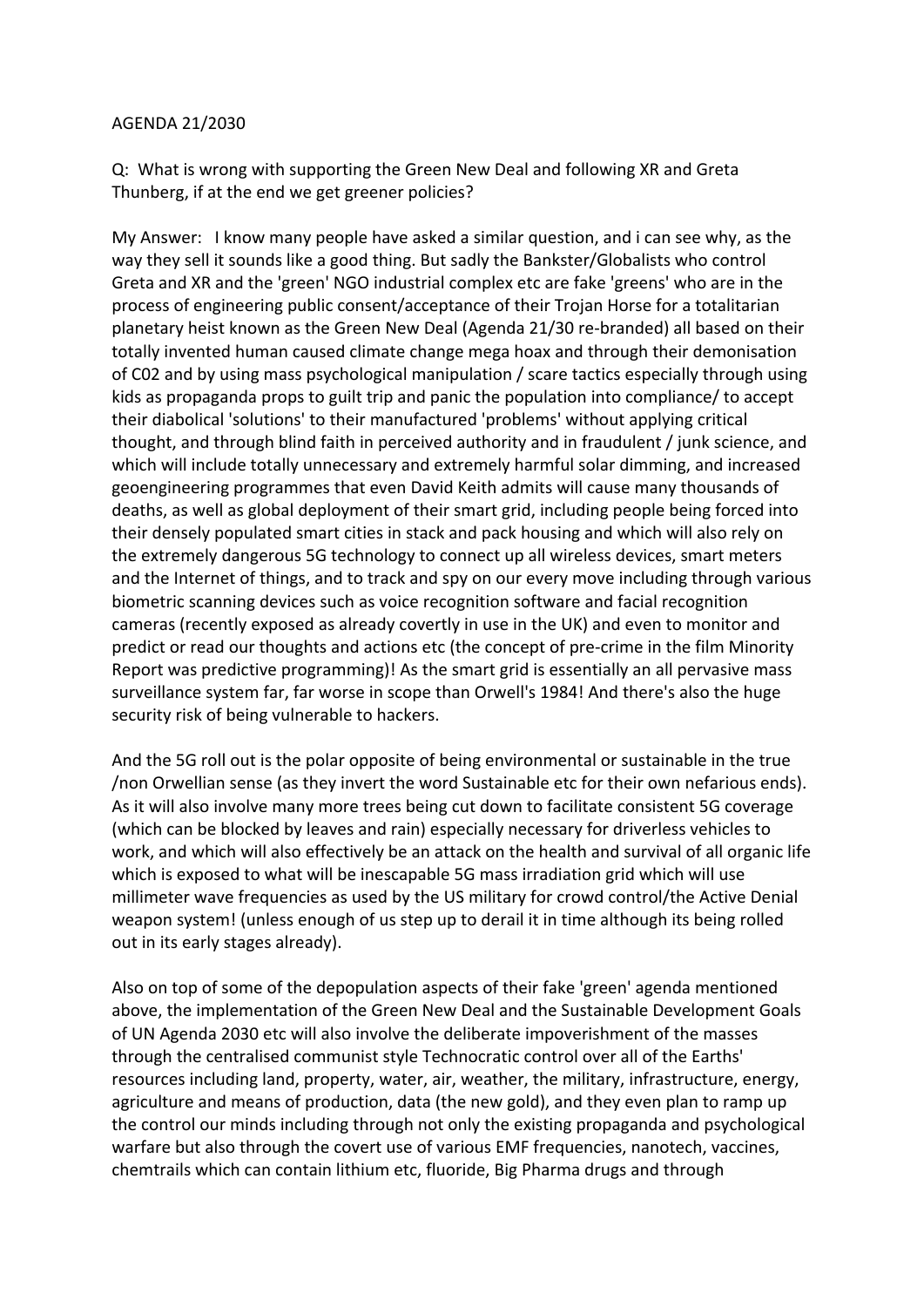transhumanist tech such as Neuralink / neural lace as discussed by Elon Musk etc. And they also plan to impoverish and enslave humanity through increased carbon taxes and many draconian rules and regulations, many restrictions on our movements, the introduction of a cashless society linked to a single microchipped all in one Estonian style e-ID card which will be connected eventually to our social credit score (for Chinese style totalitarian control with no dark corners to escape or dissent from the constant glare of Big Brother) and it's also been predicted that the banksters will also further impoverish the masses through the theft of peoples' hard earned pensions (all to 'save the planet' of course)!

And please check out the links below when you get a chance which fill in many of the important gaps I've left out as so much to cover!

\*\*The Post-Carbon Energy Eugenics Hoax EXPLAINED corbettreport May 31, 2019

https://www.youtube.com/watch?v=SykwLpCpo7A&fbclid=IwAR1C9jVr1796p5Z1ipZiFrojrq0 HilmmHQ0wgWOqSaGK53bIiuLLiThmGmE

https://www.sott.net/article/407379-The-Technocrats-and-the-Green-New-Deal 

https://www.sott.net/article/410674-Beware-Agenda-21-And-Its-Green-New-Deal-Plundering-The-World-Under-The-Guise-of-Sustainable-Development?fbclid=IwAR1OxY84GZQMN8ql9GRDHE9gGPfjvUsNRAR1MDBL4AA14Uwsz4rP tt79vi8

Green New Deal | Nothing New Here

https://www.youtube.com/watch?v=yvl0djVVe7s

Extinction Rebellion – Fake: By Tasha Krett

https://www.vigiliae.org/extinction-rebellionfake/?fbclid=IwAR00sJAkHhbeYvJxMPyueG7vkxDV5lfoSQj1XYmtMLItkys9\_kkaiF7JtDg

https://medium.com/@kim.hill/unpacking-extinction-rebellion-part-i-net-zero-emissions-5a5eed68d9ce

Rosa Koire Speech about Agenda 21

https://www.youtube.com/watch?v=H-qLUQlmBk4

https://steemit.com/environment/@corbettreport/why-technocrats-love-the-green-newdeal

To see how this ties in together with 5G, listen to this 4 part lecture on UN Agenda 21 by Rosa Koire https://www.youtube.com/watch?v=D6o9PAugJPA&t=136s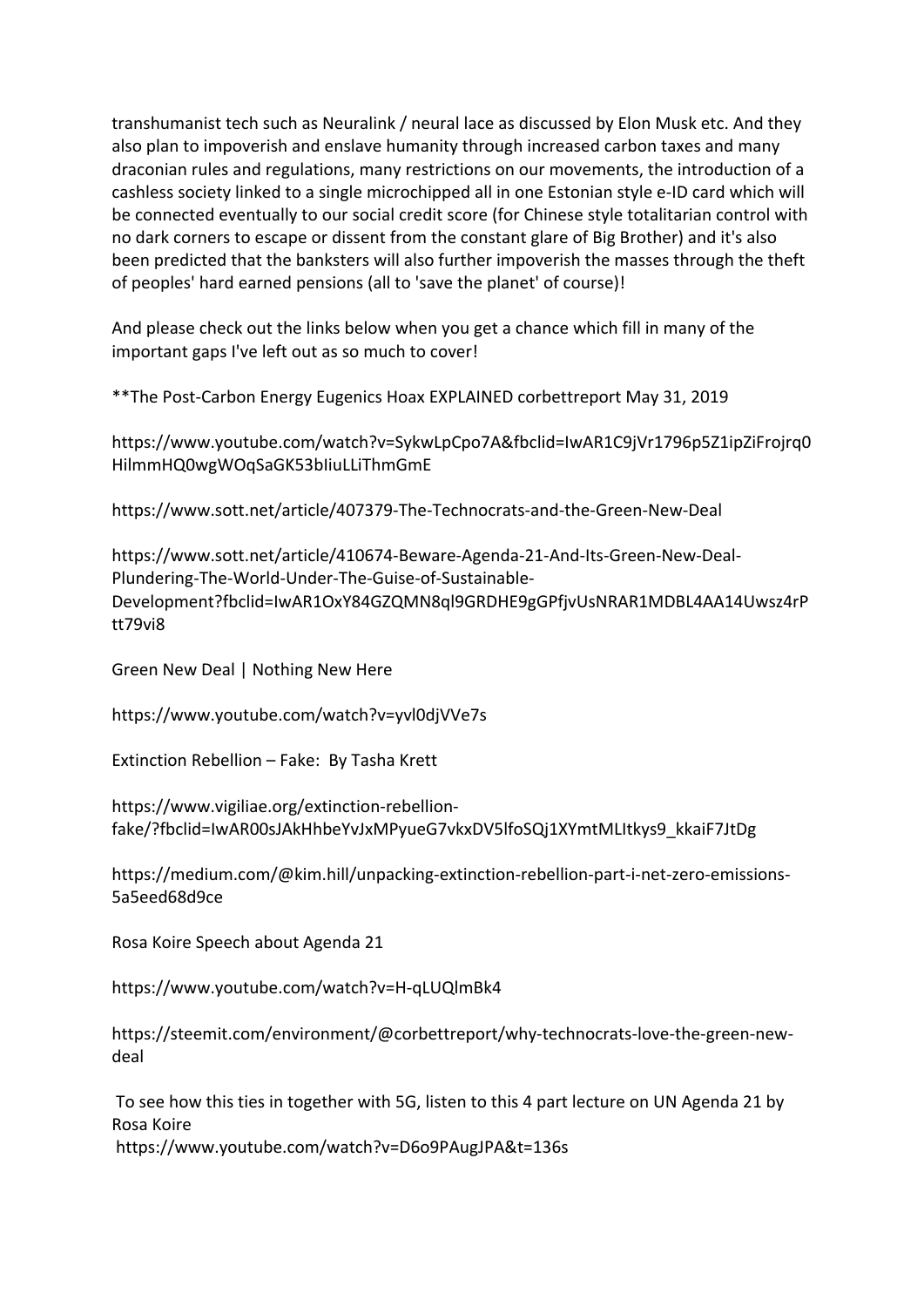https://www.oye.news/news/various/extinction-rebellion-protesting-for-your-ownenslavement/?fbclid=IwAR2ZCSsieY638QaB\_4wjzvVETYY-hXZn5 jvPdsfXRpP8JB9P9EWEAU0i0U

UK Student Climate Network demanding the Green New Deal (what a surprise)! https://ukscn.org/our-demands/

https://www.un.org/en/climatechange/un-climate-summit-2019.shtml 

https://globalclimatestrike.net/#

https://unfccc.int/news/un-climate-change-at-new-york-climate-week-24-30-september

https://player.fm/series/technocracy-news-trends/how-children-are-manipulated-intoglobal-climate-

strike?fbclid=IwAR10CZb298JFgmbaHQTCVwD49wQSYFxBO623LwCfnBQp4ipG9UpIKs9aCC4

https://www.sagaciousnewsnetwork.com/agenda-21-uses-delphi-technique/

Fear mongering and political propaganda about melting glaciers and polar caps and rising sea levels:

https://windowsontheworld.net/climate-change-nothing-to-fear/

https://windowsontheworld.net/sea-level-rise-fake-news/

https://www.youtube.com/watch?v=28AJAfjuUX4

https://www.iceagenow.com/World\_misled\_over\_melting\_Himalayan\_glaciers.htm

https://www.iceagenow.com/India-Record\_snowfall\_revives\_2000\_glaciers.htm

https://jennifermarohasy.com/2014/05/sea-level-rise-and-fall-over-recent-decades-dr-nilsaxel-morner/

https://www.sott.net/article/205577-Our-glaciers-are-growing-not-melting-Morefalsehoods-from-Al-Gore

https://newnostradamusofthenorth.blogspot.com/2011/12/ipcc-falsified-satellitealtimetry-we.html

http://climaterealists.com/index.php?id=4392&linkbox=true&position=20

http://climaterealists.com/index.php?id=11469&linkbox=true&position=1

http://sc25.com/index.php?id=389&linkbox=true&position=7